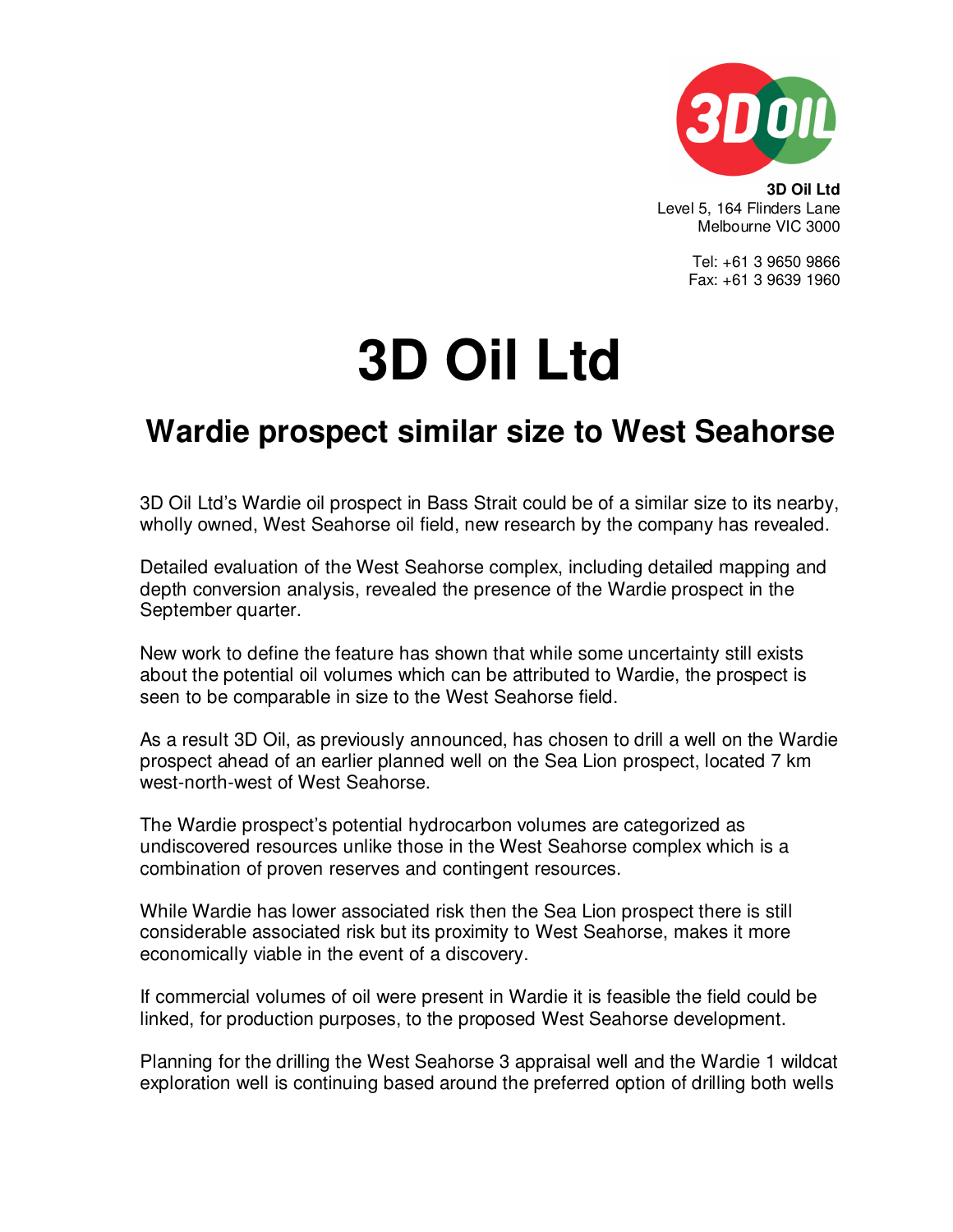

**3D Oil Ltd**  Level 5, 164 Flinders Lane Melbourne VIC 3000

> Tel: +61 3 9650 9866 Fax: +61 3 9639 1960

from the same surface location. Deviated wells would then be drilled into each feature.

3D Oil plans to drill West Seahorse 3 and Wardie 1 starting late in the first quarter next year following the completion of a drilling program by Apache Oil.

The newly constructed drilling rig, West Triton, which will be modified to allow the drilling of deviated wells, will be used for the two well program.



## **3D Oil Ltd background**

3D Oil joined the Australian Stock Exchange in April, 2007 after a \$44 million Initial Public Offering to fund the development of its Bass Strait oil fields. The company